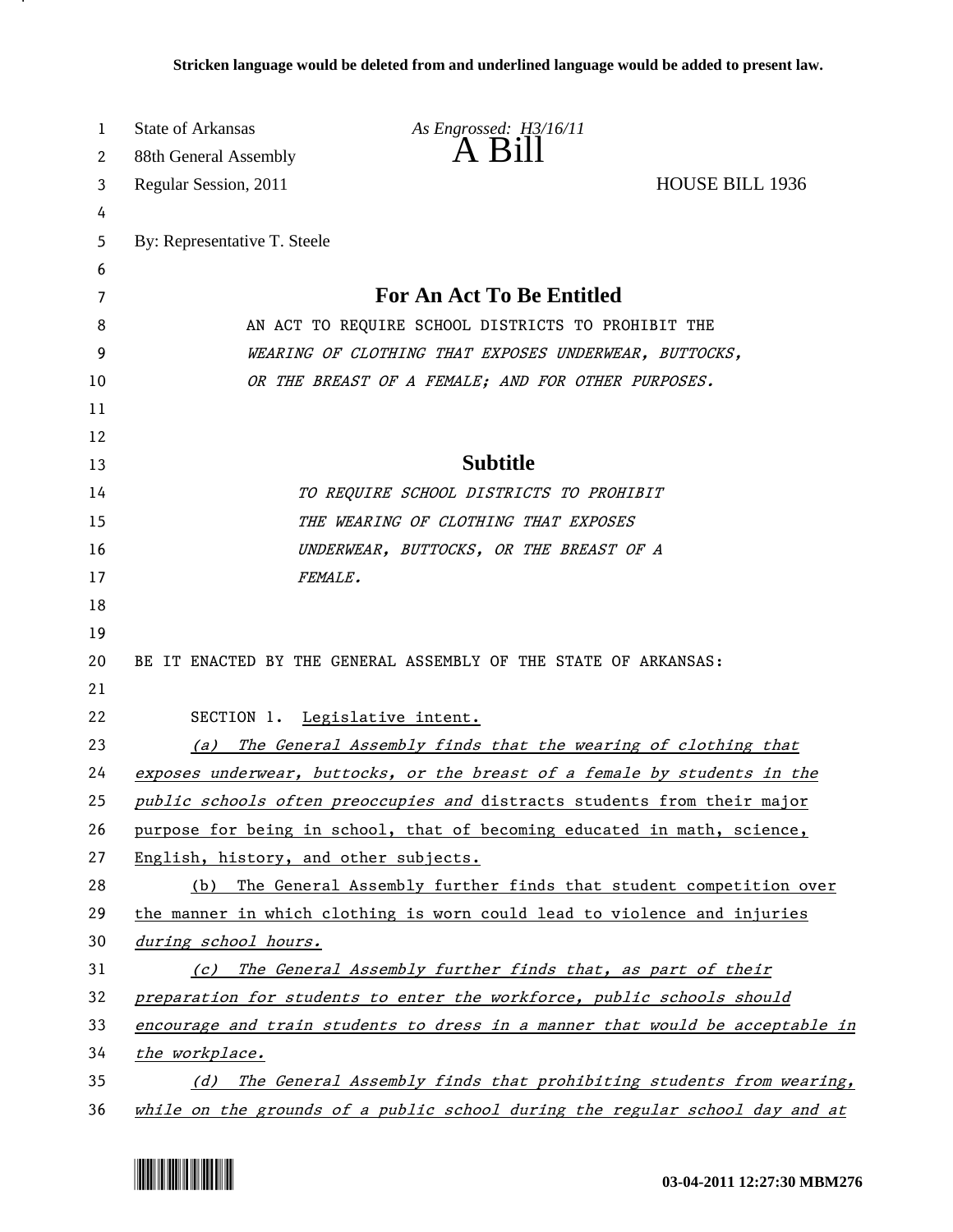As Engrossed: H3/16/11 HB1936

 school-sponsored activities and events, clothing that exposes underwear, buttocks, or the breast of a female will prevent disruptions in the learning environment, advance the education of students, enhance the preparation of 4 students to enter the workforce, and make disruptive incidents of violence less likely to occur. SECTION 2. Arkansas Code § 6-18-503 is amended to read as follows: 6-18-503. Written student discipline policies required. (a)(1)(A) Each school district in this state shall develop written student discipline policies in compliance with the guidelines established by the Department of Education and shall file such policies with the department. (B) Guidelines shall include minimum standards of quality, experimentation with innovative programs, and a system to judge the effectiveness of the program. (C) The discipline policy shall include provisions for: (i) Placement of a student with disciplinary, socially dysfunctional, or behavioral problems not associated with a handicapping condition in an alternative learning environment provided by the district; and (ii) Expulsion from school for a period of not less than one (1) year for possession of any firearm or other weapon prohibited upon the school campus by law; provided, however, that the superintendent shall have discretion to modify such expulsion requirement for a student on a case-by-case basis. (2) Behavioral problems shall include those at risk of not satisfactorily completing a high school education. (b)(1) A school district that authorizes use of corporal punishment in its discipline policy shall include provisions for administration of the punishment, including that it be administered only for cause, be reasonable, follow warnings that the misbehavior will not be tolerated, and be administered by a teacher or a school administrator and only in the presence of a school administrator or his or her designee, who shall be a teacher or administrator employed by the school district. (2) As used in this section, "teachers and administrators" means those persons employed by a school district and required to have a state-issued certificate as a condition of their employment.